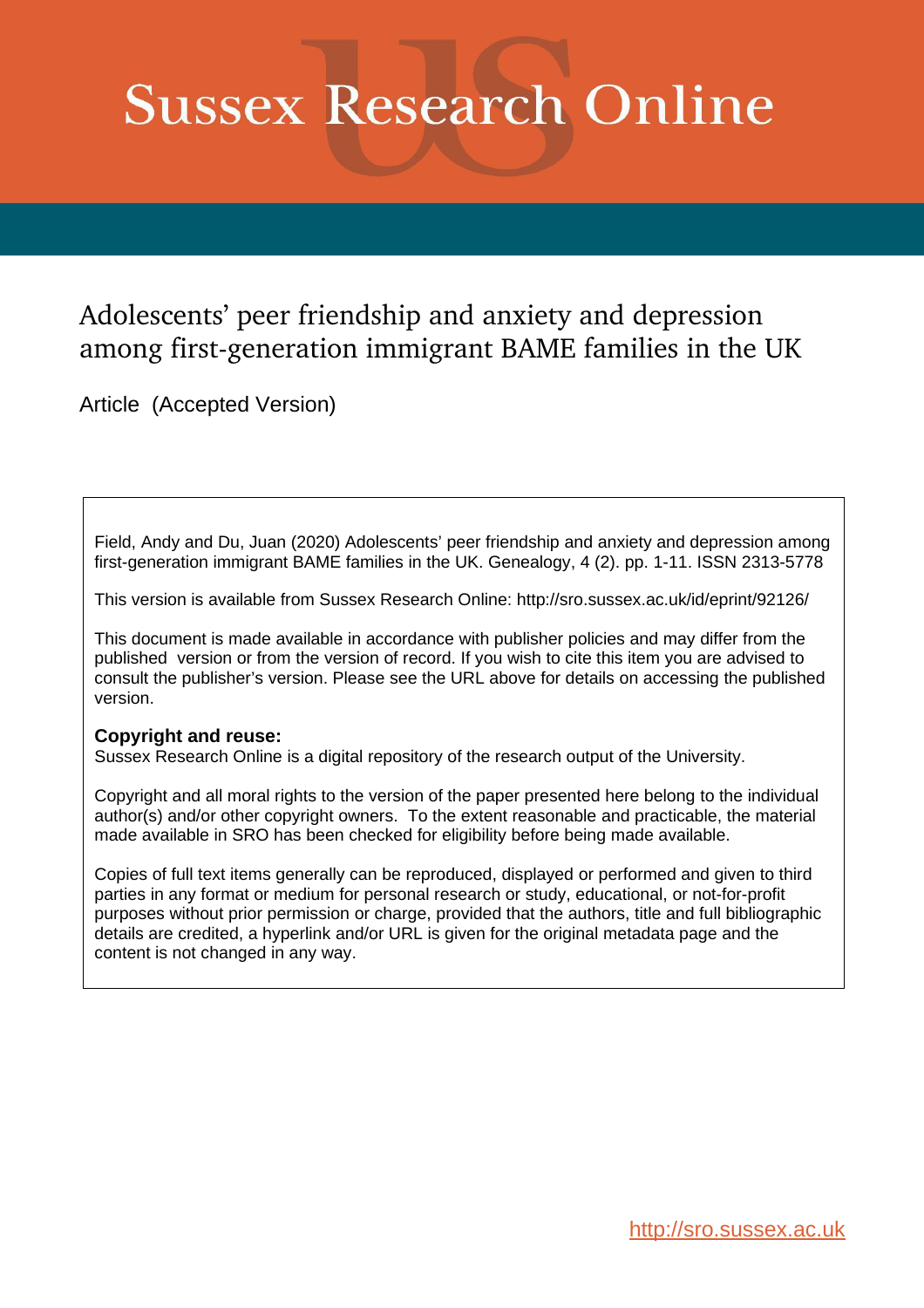# **Adolescents' Peer Friendship and Anxiety and Depression Among First-Generation Immigrant BAME Families in the UK**

Received: date; Accepted: date; Published: date

**Abstract:** There is equivocal evidence on how being a child in an BAME immigrant family affects internalizing symptoms such as anxiety. This cross-sectional study examined the relationships between peer friendships and anxiety/depression symptoms in BAME immigrant adolescents (IA) and white native adolescents (WNA). Method: Sixty-two adolescents from the UK (IA =  $26$ , WNA = 36, mean age = 14 years) were assessed on close friendship, social competence, social anxiety, and depression. Immigrant family parents (*n* = 23) were also assessed on cultural orientation. There were no significant differences in anxiety and depression between groups. Bayes factors supported the conclusion that the groups did not differ. However, IA and WNA groups had different patterns of associations between close friendship/social competence and anxiety and depression symptoms. Close friendships were more strongly associated with lower anxiety/depression in IAs than WNAs, and social competence was more strongly associated with lower anxiety/depression in WNAs than IAs. Moderation analyses indicated that the relationship between close friendship and social and separation anxiety was significantly moderated by ethnic group, as was the relationship between social competence and generalized anxiety. The findings suggest that social and separation anxiety are more strongly associated with close friendships for BAME immigrant children than for nonimmigrant adolescents. As such, activities that help BAME immigrant children to foster close relationships may have positive effects for their well-being.

**Keywords:** peer friendships, social anxiety, BAME adolescents

#### **1. Introduction**

Adolescence is a critical period in psycho-social development, often marked by expansion of peer social networks, increased closed friendships and romantic relationships (La Greca & Harrison,2005). Social anxiety, characterized by a persistent and intense fear of being judged by others, is one of the most common anxiety disorders for adolescents, with the average early onset age of 13 years (National Institute for Health and Care Excellence, 2013) and a lifetime prevalence of around 12% of the general population (Kessler et al., 2005). Social anxiety not only affects adolescents' academic learning and social development (Cartwright-Hatton et al., 2011), but persisting social anxiety is comorbid with depression later in life (Beesdo et al., 2007).

For first-generation BAME immigrant adolescents − children and parents who were born abroad and whose first language is not the host language (Perreira & Ornelas, 2011) − the social landscape is complicated: not only do they face the usual challenges of adolescents, but also have to negotiate between different cultures and explore whether they feel a sense of belonging in the host society (Lee,2019), the additional stresses of adjusting to a bicultural setting, learning a new language, finding new friends, and facing anti-immigration sentiments (Ackers & Stalford, 2004), experiencing racial discrimination (Seaton, E. K., Yip, T., & Sellers, R. M. 2009). Qin, Way and Mukherjee (2008) illustrate such difficulties in Asian American families, where they argue that immigrant parents' lack of knowledge of the host culture and English proficiency has a negative impact on their children's wellbeing; for example, children who have superior language ability to their parents might have the burden of acting as a translator. This unique situation could have important practical implications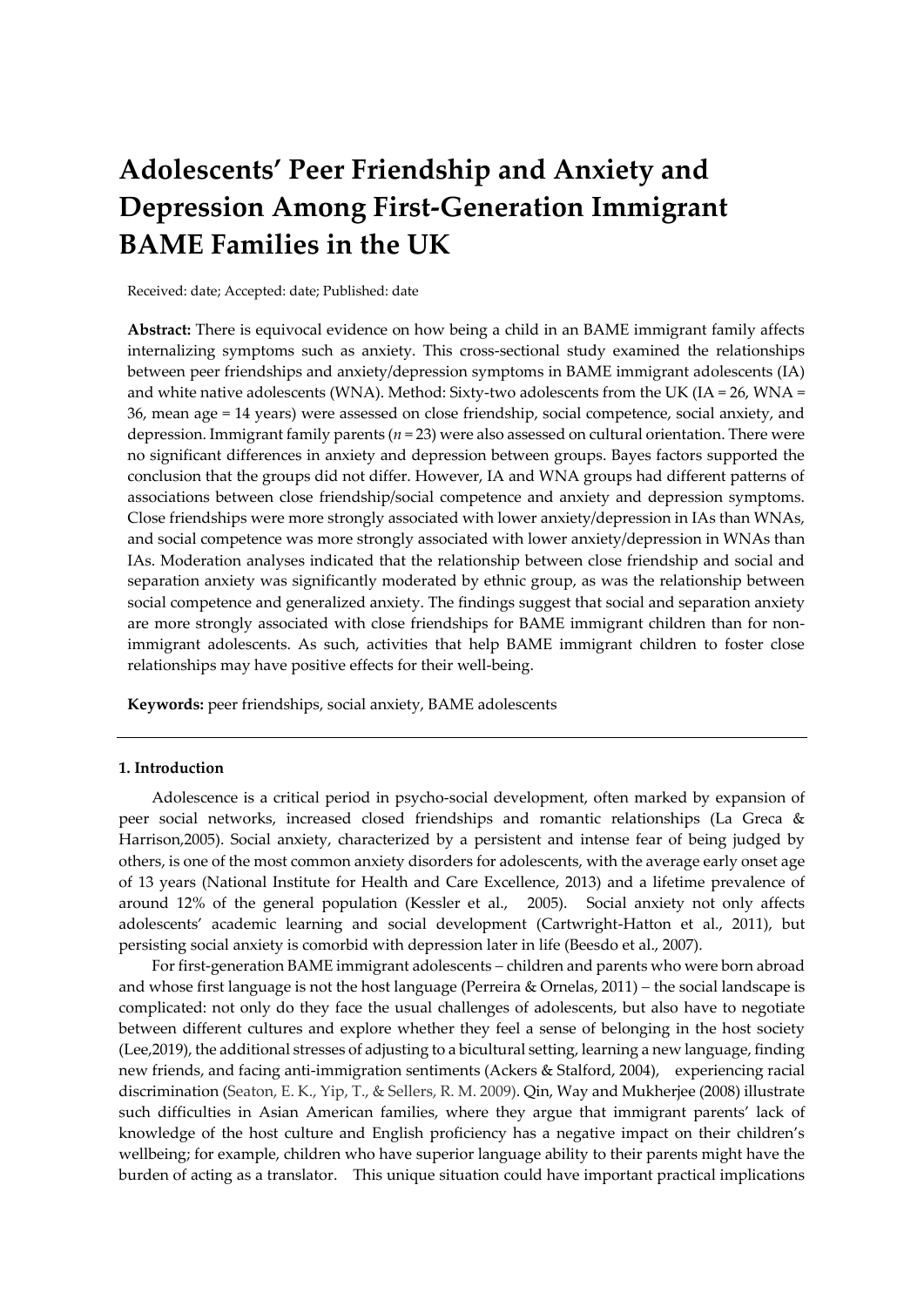for the adolescent's functioning at school, and within the community and society more widely (Woolcock & Narayan, 2000).

Surprisingly, relatively few studies have investigated immigrant adolescents' psychosocial adjustment and what variables moderate this adjustment. Despite the huge knowledge gap in the literature, the existing evidence is contradictory supporting all possibilities about differences between immigrant adolescents and their native counterparts on measures of social wellbeing and anxiety: compared to native children, children from immigrant families (1) have worse psychological wellbeing (notably internalizing problems); (2) have better psychological wellbeing; (3) do not differ in psychological wellbeing. We will review each possibility in turn.

Firstly, some studies suggest that immigrant children are more likely to report symptoms associated with psychological disorders (Bhugra, 2004; Ackers & Stalford, 2004; Qin, Way & Mukherjee, 2008; Huang, Calzada, Cheng, & Brotman, 2012). A Danish study also showed that post migration discrimination experience is associated with increased internalized problems, such as anxiety (Montgomery, 2008). However, this study also showed that immigrant children's internalized problems were reduced once they had good peer friendships with, for example, a higher number of native friends.

Although the aforementioned studies indicate that immigrant children have greater internalizing problems than native children, a US national survey for adolescents (aged 12−18) found the opposite: immigrant children scored lower than native (US born) adolescents on depression and higher on positive wellbeing (Harker, 2001).

Finally, there is evidence that wellbeing in native and immigrant adolescents is very similar. For example, Atzaba-Poria, Pike and Deater-Deckard (2004) compared primary school children of both Indian and English origins in the UK. Anxiety, social withdrawal, depression and behavioural problems were measured using parental report, whereas children self-reported their self-worth and friendship quality. The results were similar across the groups. Similarly, a cross-sectional study by Pina and Silverman (2004) compared clinically anxious adolescents from European American backgrounds to Hispanic/Latinos and found that, at the group level, the immigrant and native's anxiety level were more similar than different. However, significant differences emerged when a native language assessment was used.

There is equivocal evidence on how being a child in an immigrant family affects internalizing symptoms such as anxiety. A likely explanation for the inconsistence evidence is the presence of moderating variables. Several variables have been suggested as psychologically protective factors in immigrant children: the family's social position and economic status (Moitra et al., 2014; Blinder, Ruhs & Vargas-Silva, 2011), parental host language proficiency and parents' cultural integration (Qin et al., 2008), the child's social peer relationships and social support (Kovacev & Shute, 2004), parents supervision and social support (Harker, 2001), immigrant parents' education level and ambitions, desire for a better life (Hao and Woo,2012). All of these variables could feasibly protect immigrant children from internalizing symptoms but peer relationships, in particular, are a strong candidate because of adolescents' strong desire to accepted by their peers, belong to a group, and to share feelings, values and activities with close friends (La Greca & Harrison, 2010). In general, peer relationships are an important moderator of emotional and social development (Sirin et al., 2013). For example, good quality friendships can buffer victimization (Cardoos & Hinshaw, 2011) and having trusted and close friends can protect socially anxious adolescents from facing anxiety-provoking situations (Van Zalk & Van Zalk, 2014). Likewise, having positive social support, such as friends' acceptance and validation, is associated with lower levels of social anxiety (Festa & Ginsburg, 2011). Conversely, problematic peer-relationships and lack of friendship can act as causal risk factors for anxiety (Rapee & Spence, [2004\)](http://onlinelibrary.wiley.com/doi/10.1111/jopy.12108/full#jopy12108-bib-0049), and a lack of positive peer friendship has been linked to social mistakes and impaired understanding of social blunder (Banerjee, Watling & Caputi, 2011).

In summary, there is conflicting evidence for the impact of BAME immigrant child on psychological wellbeing and social anxiety. This inconsistency is likely due to the presence of moderations such as peer relationships. Therefore, this study is important and unique as it based our limited research this it is the first study to investigate the understanding of peer friendships among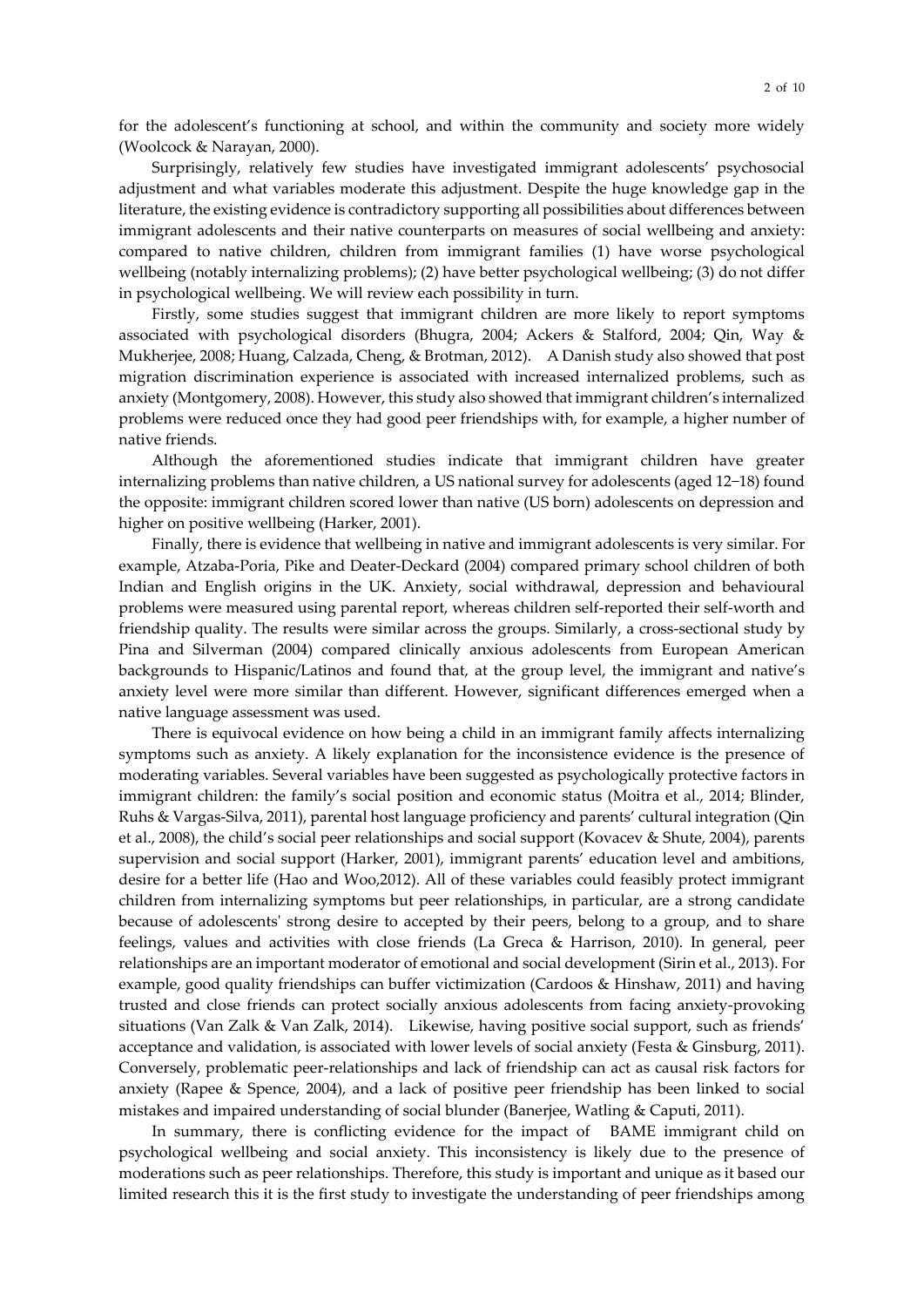BAME immigrant adolescents' social anxiety in the UK via comparison with their native white peers. Hence the primary aim of this study is to compare anxiety symptoms between the two groups and to establish whether peer relationships moderate anxiety differences between within these groups). We hypothesize that immigrant children with poorer peer relationships will experience greater anxiety than native children with comparably poor peer relationships, conversely where peer relationships are good, differences between immigrant and non-immigrant families will be minimized.

#### **2. Method**

#### *2.1. Participants*

Sixty-eight adolescents were recruited. Two participants were excluded because of large numbers of incomplete responses. One participant was excluded as a statistical outlier. Three participants from mixed families (i.e. an adolescent who had one parent born in the UK, with the other born outside of the UK) were also excluded from the study.

The final sample included data from 62 adolescents (26 girls, 36 boys) aged from 10 to 16 years old ( $M = 14$ ,  $SD = 1.23$ ). The IA group ( $n = 26$ ) consisted of first generation immigrant adolescents (i.e., BAME adolescents and parents were born outside of the UK and their first domestic language was non-English); the WNA group (*n* = 36) consisted of non-immigrant families (i.e. children born in the UK, and their first domestic language was English). From the 26 immigrant families, 23 parents responded to the parental culture orientation questionnaires. All adolescents and families were currently living in one of four different areas of England (Surrey, Sussex, Hertfordshire, and Buckinghamshire). Due to time constraints, participant recruitment was through snowball sampling and only four secondary schools from these four areas agreed to participate in this study. From these, 89% (*n* = 55) of the participants were recruited from schools; 11% (*n* = 7) of the sample were recruited through community connections or were self-referred responses to social media advertisements. The response rate from schools was 30% for immigrant families and 55% for nonimmigrant families.

The racial and ethnic background profile of the participants was 58.1% (*n* = 36) English; 12.9% (*n*  = 8) Chinese; 6.5 % (*n* = 4) African origin; 6.5% (*n* = 4),Afro Romanian ; 9.7% (*n* = 6) from South Asia (Pakistan);  $6.5\%$  ( $n = 4$ ) from Middle East-Arabic.

#### *2.2. Measures*

2.2.1. The Revised Children's Anxiety and Depression Scale (RCADS; Chorpita et al., 2000).

The RCADS includes 47 items using a 4-point Likert-Scale (never  $= 0$ , always  $= 3$ ) with subscales of social anxiety, depression, generalized anxiety disorder, obsessive-compulsive disorder, panic disorder, separation anxiety. The internal consistencies for this scale were: social anxiety (9 items) Cronbach'*α* = .86; generalized anxiety (6 items), *α* = .80; depression (10 items), *α = .*92; separation anxiety (7 items),  $\alpha$  = .80; and panic disorder (9 items),  $\alpha$  = .90.

2.2.2. Self-Perception Profile for Adolescents Questionnaire −What I am Like (SPPA; Harter, 2012).

The SPPA scale has 45 items, including nine subscales, each with 5 items, and a 4-point response scale. We used only the social acceptance and close friendships subscales. Higher scores reflect greater perceived competence. For each item, two sentences are presented side by side, and participants decide which sentence best describes them and indicate whether the statement was "sort of true" or "really true". For the close friendship subscale, an example of the two sentences is: "Some teenagers are able to make really close friends" vs. "Other teenagers find it hard to make really close friends". Internal consistencies were high for both the close friendship subscale, *α* = .76, and social competence subscale, *α* = .82.

2.2.3. The Adapted General Ethnicity Questionnaire (AGEQ; Tsai, Ying & Lee, 2000)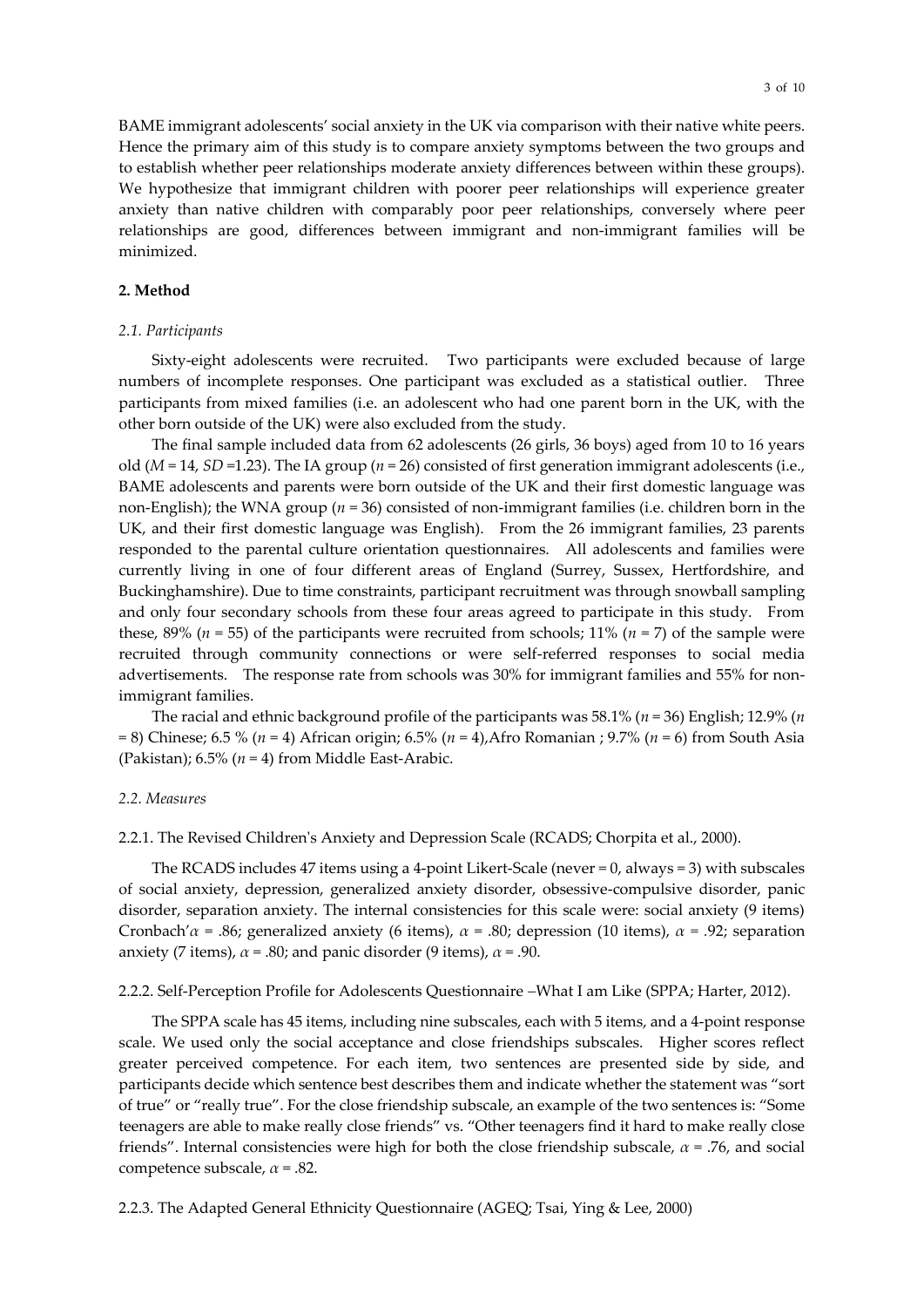The AGEQ is aimed at parents from immigrant families, and consists of 38 items with a 5 point Likert response scale. The questionnaire measures domains of culture including language use, engagement in cultural practices, social affiliation, and cultural identification. We used the scale total as an overall gauge of engagement with British culture, which yielded a high internal consistencies,  $\alpha = .93$ .

#### *2.3. Procedure*

This study employed two recruitment routes: through three state secondary schools or via community based and social media advertisements. In schools, information sheets were sent out to parents either by mail or directly to the pupils. The families who returned two signed consent forms (from both adolescents and parents) were given the paper and pencil surveys to complete in a quiet classroom, with both the teacher and researcher present at the time of completion. The same recruitment information letter was used to recruit from the community. The information sheet and consent forms were then either posted or emailed to interested parties responding to the adverts. The questionnaire packs were sent out either by letter with pre-paid return envelopes, emails, or face-toface.

Prior to beginning the study, all participants were given instructions on how to fill in the questionnaires. They were informed that there were no right or wrong answers and encouraged to answer the questions honestly. Participants could skip any items they did not want to answer, or they could ask for assistance. At the end of survey, participants were given the opportunity to ask questions and were fully debriefed. The researcher also provided information for sign posting of supporting charities for adolescents who expressed feeling anxious.

Parents from the IA ( $n = 23$ ) completed the AGEQ survey. In case of limited English language proficiency in parents, an option was given for the adolescents to fill in the questionnaire on behalf of their parents. However, all participants completed the questionnaires in English, except one parent from an Chinese immigrant family, who wished to complete the questionnaires in Chinese. As the researcher's first language is Chinese, accurately translated forms were provided to facilitate this request.

#### **3. Results**

#### *3.1. Differences between IA and WNA*

Table 1 presents Welch two-sample *t*-tests comparing WNA and IA groups on all study variables computed using R (R Core Team, 2015). None of the differences were significant. Because these tests could be underpowered, Bayes Factors  $(BF_{10})$  were computed for each comparison, which quantifies the ratio of the probability of the data under the alternative hypothesis relative to the null. A value of 1, therefore, means that the observed data are equally probable under the null and alternative hypotheses, values below 1 suggest that the data are more probable under the null hypotheses relative to the alternative. Bayes factors provide information about the probability of the data under the null hypothesis (relative to the alternative) whereas significance tests provide no evidence at all about the status of the null hypothesis (Dienes, 2014).

Bayes Factor were estimated using the BayesFactor (Morey & Rouder, 2014) package in R, which uses a default Jeffries prior (Rouder, Speckman, Sun, Morey, & Iverson, 2012), which models prior beliefs in the effect size using a Cauchy distribution centered on 0 and with a default scale factor of 0.707. In doing so, our prior belief is that there is a 50% probability that the effect size (*d*) lies between −0.707 to 0.707. This default value represents a fairly open-minded belief that effects could range from fairly large and positive in the predicted direction to equally large in the opposite direction. All of the Bayes Factors (Table 1) suggest much stronger evidence for the null hypotheses except for the close friendship subscale, where there was roughly equal evidence for the null and alternative hypothesis.

#### *3.2. Moderation analysis*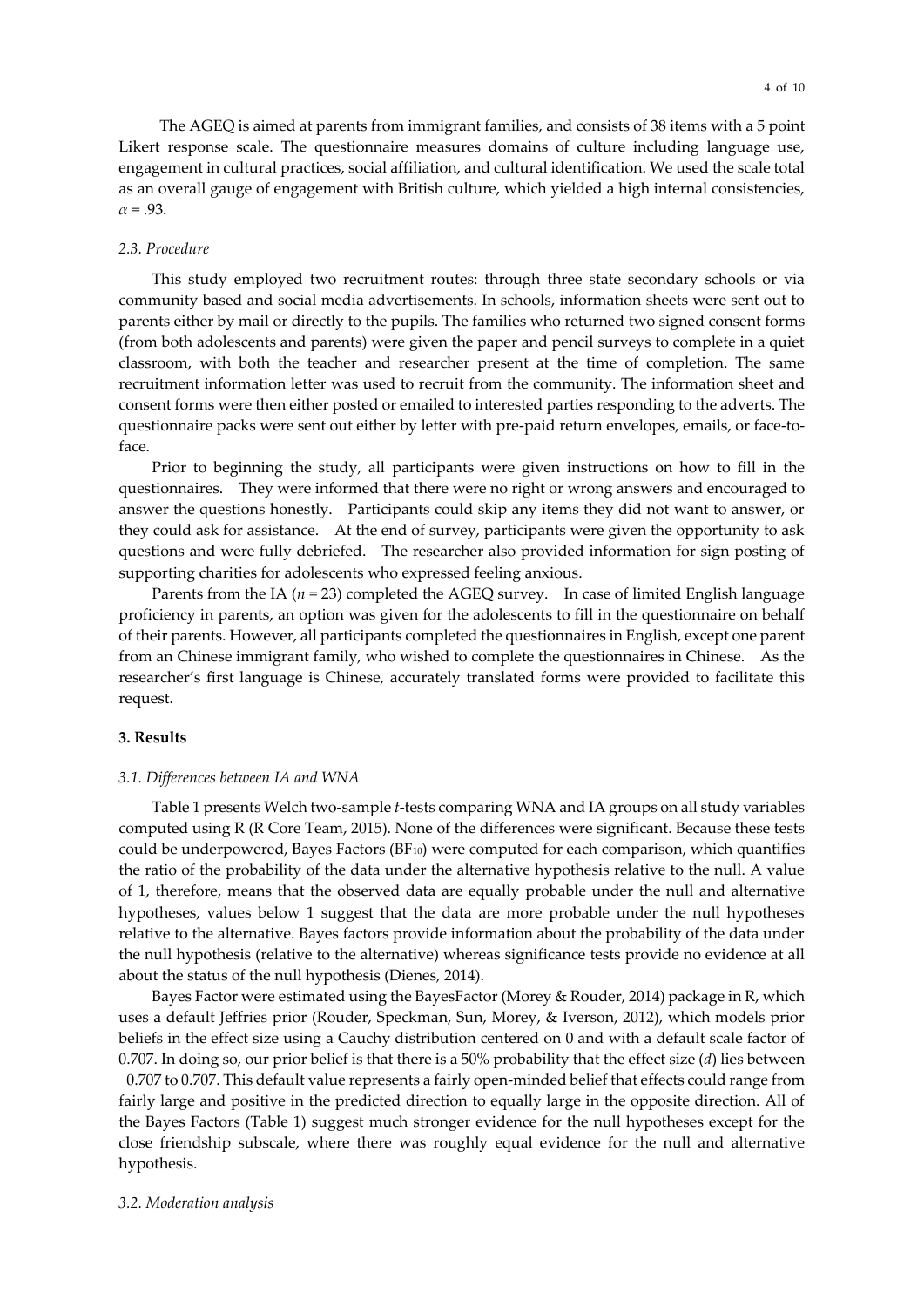The initial analysis suggests that IA and WNA groups have comparable levels of anxiety. However, our main hypothesis is that anxiety in IA adolescents would be moderated by their peer friendships more so than WNA adolescents. This hypothesis was addressed first by looking at the correlations between social relationships and anxiety in IA (Table 2) and WNA groups (Table 3), and then testing for moderation by predicting anxiety from peer friendships, ethnic group (IA vs. WNA dummy coded as immigrant adolescents  $= 0$ ; non-immigrant adolescents  $= 1$ ) and their interaction (Table 4). Analyses were conducted using Hayes' (2013) PROCESS tool for SPSS (Hayes, 2013).

For IA (Table 2) close friendship was significantly correlated with all study variables except parental cultural orientation: in particular, there was a significant negative correlation with social anxiety, separation anxiety, and depression. As predicted, more positive close friendships were associated with lower anxiety and depression scores. The pattern was different for perceived social competence, which was not significantly associated with any anxiety variables (although effects are small to medium in size). There was no significant relationship between IA parents' cultural orientation and their adolescents' social anxiety, but it did have a significant negative relationship with their adolescents' depression.

For WNA (Table 3) close friendships were also significantly negative correlated with depression, but not with anxiety variables (and effect sizes were close to zero). Conversely to the IA group, social competence *was* significantly negatively correlated with all anxiety variables: higher social competence was associated with lower anxiety symptoms for native adolescents.

The zero-order analysis of relationships demonstrated a difference pattern between peer friendship and anxiety in IA and WNA adolescents. The moderation analyses tested whether these patterns were indeed different in IA and WNA groups by predicting each subscale of the RCADS from ethnicity, close friendships/social competence and their interaction. Table 4 summarizes the 10 moderation models. Three significant interactions were found: Ethnicity × Close friendship significantly predicted social anxiety, *t* = 2.85, *p* = .006 and separation anxiety, *t* = 2.10, *p* = .04; Ethnicity × Social competence significantly predicted generalized anxiety, *t* = −2.15, *p* = .036. There were no other significant Ethnicity × Close friendship or Ethnicity × Social competence interactions.

| Variable     | IA $(n = 26)$ |       | <b>WNA</b> $(n = 36)$ |       | Mean<br><b>Difference</b> | 95% CI  |       | t       | df    | $\boldsymbol{p}$ | BF <sub>01</sub> |
|--------------|---------------|-------|-----------------------|-------|---------------------------|---------|-------|---------|-------|------------------|------------------|
|              | M             | SD    | M                     | SD    |                           | Lower   | Upper |         |       |                  |                  |
| <b>SPPA</b>  |               |       |                       |       |                           |         |       |         |       |                  |                  |
| Close        | 14.27         | 3.46  | 15.83                 | 2.97  | $-1.56$                   | $-3.25$ | 0.12  | $-1.86$ | 48.84 | 0.069            | 1.19             |
| friendship   |               |       |                       |       |                           |         |       |         |       |                  |                  |
| Social       | 14.62         | 3.42  | 14.92                 | 2.82  | $-0.30$                   | $-1.95$ | 1.35  | $-0.37$ | 47.46 | 0.715            | 0.28             |
| competence   |               |       |                       |       |                           |         |       |         |       |                  |                  |
| <b>RCADS</b> |               |       |                       |       |                           |         |       |         |       |                  |                  |
| Social       | 48.12         | 13.23 | 46.42                 | 11.65 | 1.70                      | $-4.81$ | 8.21  | 0.52    | 49.69 | 0.602            | 0.30             |
| anxiety      |               |       |                       |       |                           |         |       |         |       |                  |                  |
| Major        | 51.00         | 16.50 | 52.39                 | 15.90 | $-1.39$                   | $-9.78$ | 7.00  | $-0.33$ | 52.82 | 0.741            | 0.27             |
| depression   |               |       |                       |       |                           |         |       |         |       |                  |                  |
| Generalized  | 44.58         | 10.30 | 45.08                 | 11.89 | $-0.51$                   | $-6.17$ | 5.16  | $-0.18$ | 57.95 | 0.859            | 0.27             |
| anxiety      |               |       |                       |       |                           |         |       |         |       |                  |                  |
| Separation   | 50.77         | 12.21 | 49.06                 | 10.94 | 1.71                      | $-4.33$ | 7.76  | 0.57    | 50.32 | 0.572            | 0.30             |
| anxiety      |               |       |                       |       |                           |         |       |         |       |                  |                  |
| Panic        | 53.58         | 15.82 | 53.00                 | 19.27 | 0.58                      | $-8.36$ | 9.51  | 0.13    | 58.94 | 0.900            | 0.26             |
| Disorder     |               |       |                       |       |                           |         |       |         |       |                  |                  |

**Table 1.** Summary of study variable of means, standard deviations and mean difference, 95%CI, *t*value, *p* value, effect size .

**Table 2.** Correlation matrix for study variables for BAME immigrant adolescents ( $n = 26$ ). 95% percentile bootstrap confidence intervals in parentheses.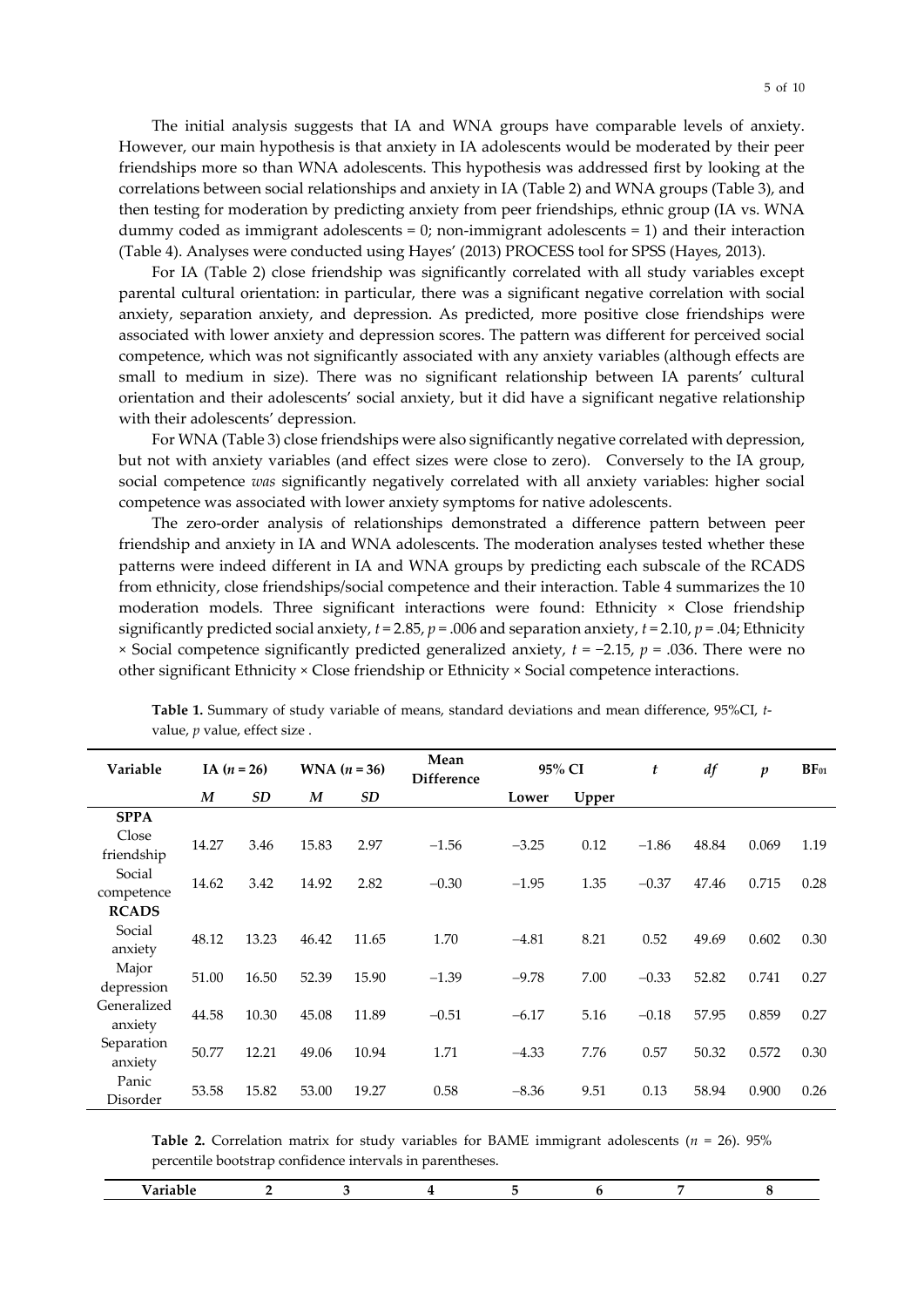|--|--|

| SPPA (Self-            |            |               |               |               |               |               |                 |
|------------------------|------------|---------------|---------------|---------------|---------------|---------------|-----------------|
| Perception)            |            |               |               |               |               |               |                 |
| 1. Close               | $.69**$    | $-.63**$      | $-42**$       | $-.47*$       | $-.56**$      | $-.47*$       | .09             |
| friendship             | [.35, .89] | $[-.83,-.34]$ | $[-.73,-.09]$ | $[-.78,-.04]$ | $[-.77,-.20]$ | $[-.72,-.11]$ | $[-.01, .24]$   |
| 2. Social-             |            | $-.37†$       | $-.04$        | $-.16$        | $-.29^+$      | $-.26$        | .14             |
| competence             |            | $[-.62,-.08]$ | $[-.46, .29]$ | $[-.47, .17]$ | $[-.56,-.02]$ | $[-.78, .13]$ | $[-.44, .59]$   |
| <b>RCADS</b> (Anxiety) |            |               |               |               |               |               |                 |
|                        |            |               | $.60**$       | $.80**$       | $.69**$       | $.62**$       | $-.06$          |
| 3. Social anxiety      |            |               | [.34, .84]    | [.53, .93]    | [.27, .87]    | [.25, .84]    | $[-.41, .31]$   |
| 4. Major               |            |               |               | $.67**$       | $.45**$       | $.79**$       | $-.43*$         |
| Depression             |            |               |               | [.41, .86]    | $[-.01, .80]$ | [.39, .93]    | $[-.68, -0.23]$ |
| 5. Generalized         |            |               |               |               | $.77**$       | $.55**$       | $-.20$          |
| anxiety                |            |               |               |               | [.47, .89]    | [.20, .76]    | $[-.51, .13]$   |
| 6. Separation          |            |               |               |               |               | $.45**$       | $-.15$          |
| anxiety                |            |               |               |               |               | $[-.06, .80]$ | $[-.48, .23]$   |
| 7. Panic Disorder      |            |               |               |               |               |               | $-.15$          |
|                        |            |               |               |               |               |               | $[-.51, .23]$   |
| 8. Parent's            |            |               |               |               |               |               |                 |
| cultural               |            |               |               |               |               |               |                 |
| orientation            |            |               |               |               |               |               |                 |

Notes: ns = non-significant (*p* > .05), \* *p* < .05, \*\* *p* < .01 ; †95% bootstrap confidence interval does not contain zero but  $p > 0.05$  or vice versa. Gender did not significantly moderate any of these correlations.

**Table 3.** Correlation matrix for all study variables for non-immigrant adolescents ( $n = 36$ ). 95% percentile bootstrap confidence intervals in parentheses.

| <b>Variables</b>       | 2             | 3              | 4                    | 5              | 6             | 7              |
|------------------------|---------------|----------------|----------------------|----------------|---------------|----------------|
| SPPA (Self-            |               |                |                      |                |               |                |
| Perception)            |               |                |                      |                |               |                |
| 1. Close friendship    | $.40**$       | .04            | $-.38$ <sup>*+</sup> | $-.06$         | .03           | $-.05$         |
|                        | $[-.03, .71]$ | $[-.27, .32]$  | $[-.69, .06]$        | $[-.41, .30]$  | $[-.38, .36]$ | $[-.38, .30]$  |
| 2. Social-competence   |               | $-.50**$       | $-.34$ <sup>*+</sup> | $-.48**$       | $-.36*$       | $-.46**$       |
|                        |               | $[-.71, -.24]$ | $[-.67, .09]$        | $[-.70, -.20]$ | $[-.62, -01]$ | $[-.66, -.21]$ |
| <b>RCADS</b> (Anxiety) |               |                |                      |                |               |                |
| 3. Social anxiety      |               |                | $.43**$              | $.69**$        | $.66**$       | $.51**$        |
|                        |               |                | [.17, .72]           | [.46, .86]     | [.37, .84]    | [.15, .79]     |
| 4. Major Depression    |               |                |                      | $.50**$        | $.57**$       | $.48**$        |
|                        |               |                |                      | [.26, .77]     | [.34, .75]    | [.30, .69]     |
| 5. Generalized         |               |                |                      |                | $.71*$        | $.72**$        |
| anxiety                |               |                |                      |                | [.50, .85]    | [.47, .88]     |
| 6. Separation anxiety  |               |                |                      |                |               | $.64**$        |
|                        |               |                |                      |                |               | [.27, .88]     |
| 7. Panic Disorder      |               |                |                      |                |               |                |

Notes: ns = non-significant (*p* > .05), \**p* < .05, \*\**p* < .01. †95% bootstrap confidence interval does not contain zero but *p* > .05 or vice versa. Gender did not significantly moderate any of these correlations.

**Table 4.** Parameter estimates (95% Confidence intervals in parentheses) models testing ethnic group as a moderator of the relationship between close friendships, social competence and RCADS subscales.

|                              | <b>Social Anxiety</b>        | Depression                   | Generalized<br>Anxiety     | <b>Separation</b><br>Anxiety | Panic<br><b>Disorder</b>     |  |
|------------------------------|------------------------------|------------------------------|----------------------------|------------------------------|------------------------------|--|
| Predictor: Close Friendships |                              |                              |                            |                              |                              |  |
| Intercept                    | $46.17***$<br>[43.55, 48.79] | $51.82***$<br>[47.43, 56.20] | 44.43***<br>[41.53, 47.32] | 48.97***<br>[46.39, 51.54]   | $52.51***$<br>[43.55, 48.79] |  |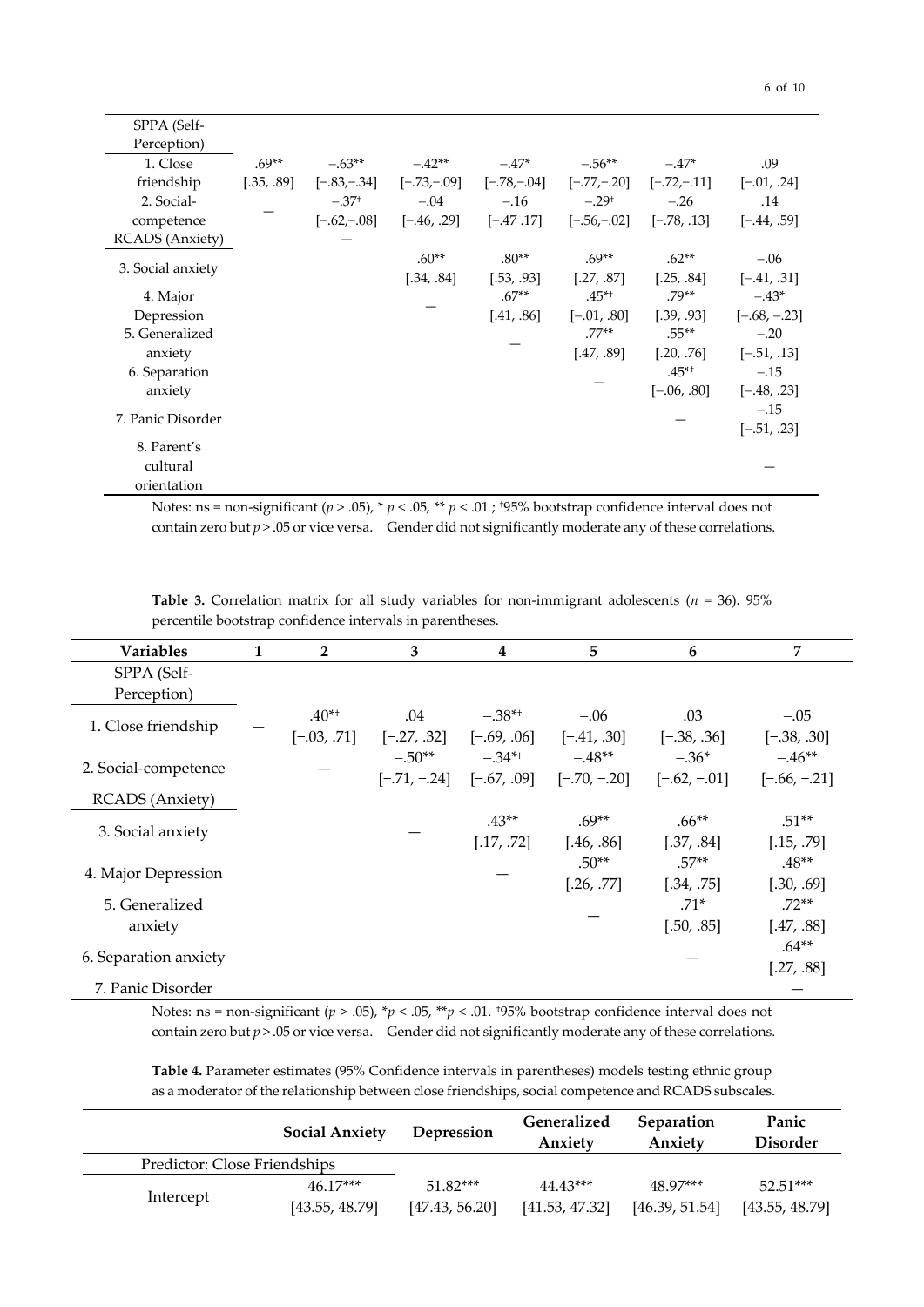|                              | 0.32             | 4.51             | 1.97             | 0.04             | 1.65             |  |  |
|------------------------------|------------------|------------------|------------------|------------------|------------------|--|--|
| Ethnicity                    | $[-4.89, 5.52]$  | $[-4.00, 13.02]$ | $[-3.59, 7.53]$  | $[-5.03, 5.10]$  | $[-6.44, 9.73]$  |  |  |
|                              | $-0.88$          | $-1.99*$         | $-0.75$          | $-0.78$          | $-1.11$          |  |  |
| Close Friendship             | $[-1.76, 0.01]$  | $[-3.66, -0.34]$ | $[-1.84, 0.35]$  | $[-1.81, 0.26]$  | $[-2.58, 0.36]$  |  |  |
| Ethnicity $\times$ Close     | $2.51**$         | $-0.02$          | 1.17             | $2.12*$          | 1.91             |  |  |
| Friendship                   | [0.75, 4.28]     | $[-3.04, 2.99]$  | $[-0.91, 3.25]$  | [0.09, 4.14]     | $[-0.85, 4.68]$  |  |  |
| $R^2$                        | .18              | .16              | .08              | .16              | .08              |  |  |
| Predictor: Social Competence |                  |                  |                  |                  |                  |  |  |
|                              | $47.20***$       | $1.99***$        | $45.01***$       | 49.82***         | $53.41***$       |  |  |
| Intercept                    | [44.20, 50.21]   | [47.69, 56.29]   | [42.21, 47.81]   | [46.89, 52.74]   | [48.96, 57.85]   |  |  |
| Ethnicity                    | $-1.25$          | 1.53             | $[-4.87, 6.44]$  | $-1.39$          | $-0.03$          |  |  |
|                              | $[-7.57, 5.07]$  | $[-7.37, 10.43]$ |                  | $[-7.43, 4.65]$  | $[-8.95, 8.88]$  |  |  |
| Social Competence            | $-1.64***$       | $-0.86$          | $-1.21*$         | $-1.16*$         | $-2.17**$        |  |  |
|                              | $[-2.56, -0.72]$ | $[-2.58, 0.85]$  | $[-2.15, -0.26]$ | $[-2.07, -0.24]$ | $[-3.61, -0.73]$ |  |  |
| Ethnicity $\times$ Social    | $-1.02$          | $-2.51$          | $-1.90*$         | $-0.56$          | $-2.26$          |  |  |
| Competence                   | $[-2.87, 0.84]$  | $[-5.86, 0.84]$  | $[-3.73, -0.07]$ | $[-2.33, 1.21]$  | $[-5.08, 0.56]$  |  |  |
| R <sup>2</sup>               | .17              | .07              | .08              | .10              | .15              |  |  |

7 of 10

Note. ns = non-significant (*p* > .05), \* *p* < .05, \*\* *p* < .01, \*\*\* *p* < .001.

### **4. Discussion**

The current study investigated whether the BAME immigration stressor is a significant risk factor for immigrant adolescents' anxiety and depression compared to white native adolescents and examined the correlation between peer friendship and anxiety symptoms. The Bayesian analysis strongly suggested that BAME immigrant and non-immigrant adolescents did not differ in their levels of anxiety and a depression at the group level. However, as predicted, there were some differences between groups in how social relationships might act as a buffer against anxiety and depression.

The overall finding that IA and WNA groups did not differ on anxiety and depression is consistent with some of the previous literature. For example, Atzaba-Poria et al. (2004) compared anxiety levels in primary school children of British native and Indian origin and found that they were very similar. Similarly, Pina and Silverman's (2004) study of immigrants of European, American and Latino backgrounds found more similarities in anxiety levels than differences. However, the finding is inconsistent with studies that show that immigrant children are less anxious and have more positive psychological wellbeing than native counterparts (e.g., Harker, 2001), or those suggesting that immigrant status is associated with psychological disorders (e.g., Bhugra, 2004). These differences could be due to the heterogeneity of the immigrant samples researched in different studies, and country- or ethnic-specific difficulties faced by particular immigrant groups in particular countries. However, it might also reflect the presence of moderator variables.

The moderator variable of interest in the present study was adolescents' close friendships and social competence. Our findings suggest that for social and separation anxiety close friendships may offer more of a buffer for immigrant children than for non-immigrant adolescents. For generalized anxiety social competence seemed more important for non-immigrant adolescents than for their immigrant counterparts.

A lack of close friendship was more strongly correlated with social and separation anxiety for BAME adolescents than white native adolescents. This finding is consistent with Sirin et al. (2013) and Atzaba-Poria et al. (2005), who indicate that anxiety generally decreases with close peer friendships, because social support from intimate friendships acts as a buffer against anxiety for immigrant children. Close friendships are important to develop interpersonal intimacy and empathy, and can also conjure more positive self-esteem and psychological adjustments (Pontari & Glenn, [2012](http://onlinelibrary.wiley.com/doi/10.1111/jopy.12108/full#jopy12108-bib-0047)). Accordingly, it is conceivable that the close friendships can be extremely important for immigrant adolescents, as they might need interpersonal relationships to navigate the new social setting and adjust.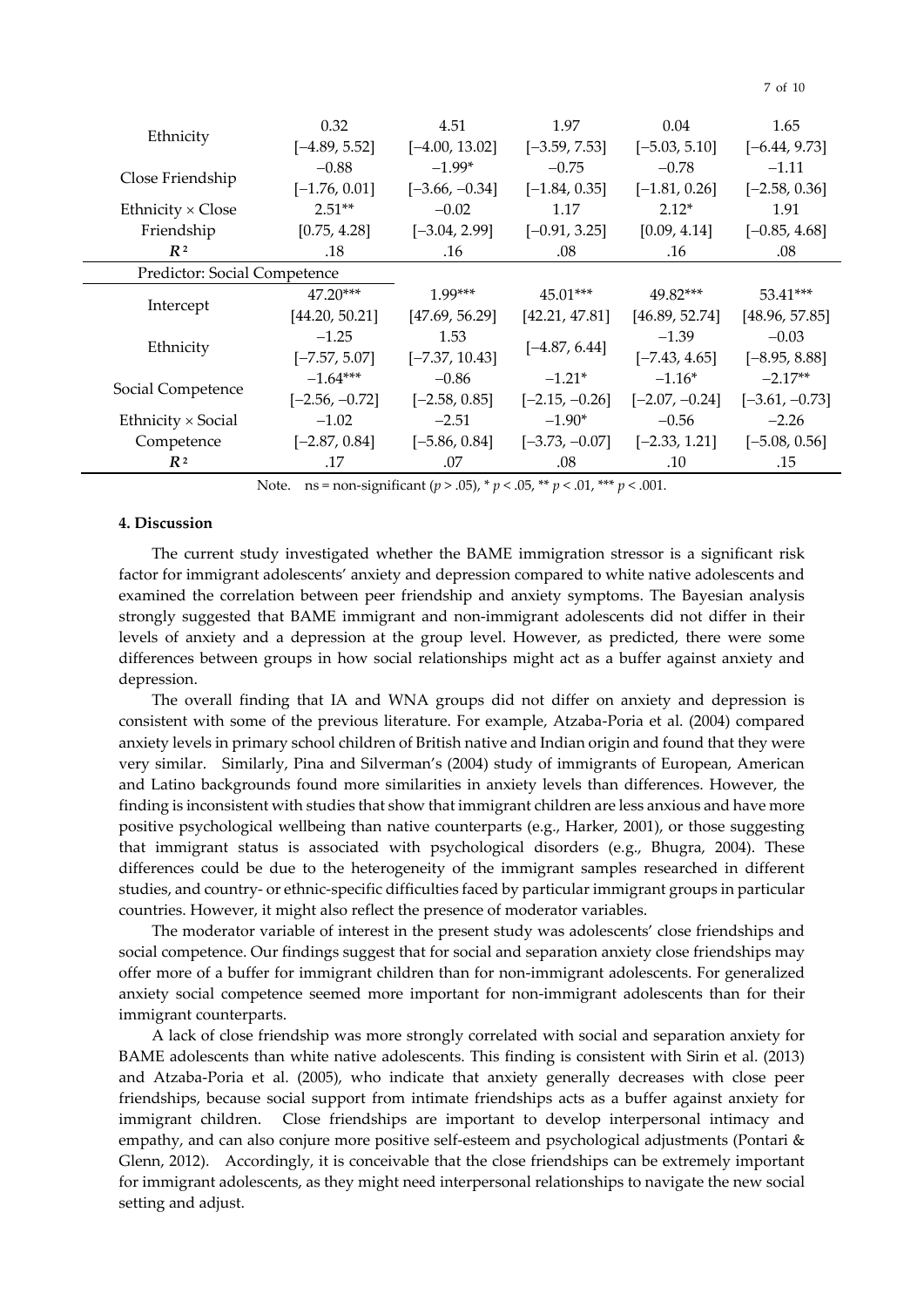However, the fact that close friendships were not significantly associated with social anxiety and separation anxiety for WNA is at odds with La Greca and Harrison (2005), who found that close friendships were associated with lower social anxiety (*r* = −.14). This discrepancy is not simply due to power because the effect size observed in the current WNA sample was close to zero  $(r = .04)$ . It could, however, reflect measurement differences: La Greca and Harrison measured positive (and negative) aspects of the person's best friend or romantic friend. In the current study, we measured the close friendship as a more general construct (i.e. not focussed on a particular friend). It is possible that for WNAs, forming close friendships with peers is not the major obstacle in their social development, whereas it might be their immigrant counterparts because they are in a new cultural setting.

Social competence was strongly correlated with anxiety measures for WNAs. Although these relationships were not significant in the IA group, this is most likely a power issue because the moderation analyses suggested that the size of the relationship between social competence and anxiety subscales was comparable for all except generalized anxiety (where the association was significantly stronger for WNAs). Harter (1997) argues that peer acceptance is an important part of forming self-identity for adolescents, which can reflect on individual social competence. In addition, strong social competence and more acceptance from peers is associated with peer crowds (La Greca & Harrions, 2005). While being accepted in a crowd and general popularity contributes to lower social anxiety (La Greca, Prinstein & Fetter, 2001). Our results are certainly consistent with this line of argument in WNA samples, although social competence appears a weaker correlate of general anxiety in immigrant adolescents. This finding does not reflect an overall lower level of social competence in immigrant adolescents (their mean was comparable to WNA), instead it reflects a difference in the relationship that social competence has with general anxiety in immigrant adolescents.

The design of the current study allows us to say nothing about cause and effect. Therefore, although it is tempting to conclude that the direction of effects is that close friendships are more of a buffer against anxiety in BAME immigrant adolescents compared to natives, an equally valid interpretation is that high anxiety makes it harder for immigrant adolescents to form close friendships than natives. The clinical and practical implications of the findings are unchanged by which interpretation is true. The current findings suggest that facilitating close friendships in immigrant adolescents might be a particularly useful thing to do. Based on the first interpretation of the effects, facilitating close friendships will help to reduce social and separation anxiety, whereas attempts to enhance their social competence might be less effective. Based on the second interpretation, immigrant adolescents experiencing anxiety might find it hard to form close friendships, therefore, targeting activities that facilitate those friendships will help them.

The study had several methodological limitations. The findings of this study are a provisional piece of work based on a small sample in four areas in the UK, they are not representative of all immigrant adolescents in the UK, and not even from the four counties represented in this study. It is important that the parameters of the models are estimated in bigger samples, and the general pattern of results replicated. Further, the close friendship subscale in this study did not distinguish the quantity from the quality of a close friendship.

Another possible problem highlighted during the recruitment period is the lower response rate from immigrant families compared with non-immigrant families. This difference could be a reflection of BAME parents' reluctance to bring their children to the study, due to their cultural beliefs and practices. Social stigma and discrimination may also be another contribution to the reluctance, particularly if the immigrant families are low-skilled workers or illegal immigrants (Blinder et al., 2011).

#### **5. Conclusion**

Despite the growing number of BAME minority families in the UK, studies on BAME adolescent's peer friendship and social anxiety remain limited. This study extends research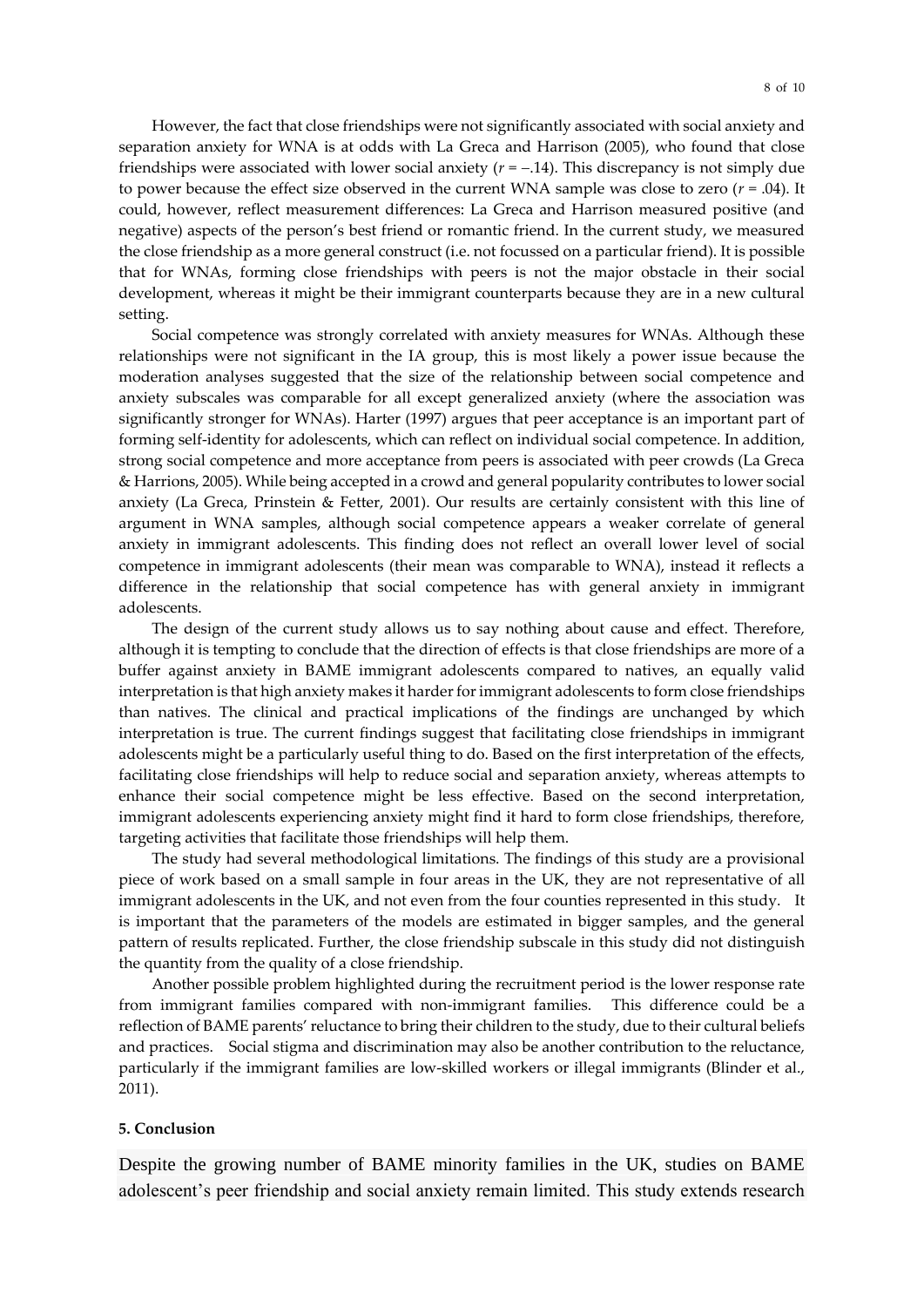on social anxiety for immigrant adolescents. The findings of the present study suggest a different pattern of associations between close peer friendship and social anxiety across immigrant and native adolescents. This study indicates that for the first generation of BAME immigrant adolescents, forming close friendships in a new setting may either be an important protective factor to prevent developing social and separation anxiety, or that having social anxiety might make it difficult for immigrant adolescents to form close friendships. If replicated in a larger sample, these findings have potential importance for policy makers and schools. For example, providing family systemic support for immigrant families and their children to integrate to the host country. For schools and communities, working together to facilitate activities such as buddy schemes to help adolescents foster close friendships, might also reduce their social anxiety.

Further research is needed to find out if the culture of the immigrants impacts adolescents' ways of dealing with anxiety, as different cultural settings put in place systems of enabling adolescents to meet their peers and learn or play together more than others. Finally, this study provided a one-time snapshot of BAME immigrant adolescents' peer friendship and a longitudinal design comparing different groups in different settings will provide an important step to capturing the dynamic nature of how the peer friendships' impacts are associated with their social anxiety and wellbeing.

**Conflicts of Interest:** The authors declare no conflict of interest.

#### **References**

- 1. Ackers, L., & Stalford, H. (2004). *A community for children? Children, citizenship and internal migration in the European Union*. Ashgate: Aldershot.
- 2. Atzaba-Poria, N., Pike, A., & Deater-Deckard, K. (2004).Do risk factors for problem behaviour act in a cumulative manner? An examination of ethnic minority and majority children through an ecological perspective. *Journal of Child Psychology and Psychiatry*, *45*(4), 707-718.
- 3. Banerjee, R., Watling, D., Caputi, M. (2011). Peer Relations and the Understanding of Faux Pas: Longitudinal Evidence for Bidirectional Associations, *Child Development*, *82*(6), 1887-1905.
- 4. Beesdo, K., Bittner, A., Pine, D.S., Stein, M. B., Höfler, M., Lieb, R., & Wittchen, H. (2007). Incidence of Social Anxiety Disorder and the Consistent Risk for Secondary Depression in the First Three Decades of Life FREE. *Archives General Psychiatry, 64*(8), 903-991.
- 5. Bhugra, D. (2004). Migration and mental health. *Acta Psychiatrica Scandinavica*, *109*, 243–258.
- 6. Blinder, S., Ruhs, M., & Vargas-Silva, C. (2011). Thinking Behind of the Numbers: Understanding Public Opinion on Immigration in Britain. Report. *The migration observatory.* Oxford: Oxford University.
- 7. Cardoos, S., & Hinshaw, S. P. (2011). Friendship as protection from peer victimization for girls with and without ADHD. *Journal of Abnormal Child Psychology*, *39*, 1035-1045.
- 8. Cartwright- Hatton, S., McNally, D., Field, A. P., Rust, S., Laskey, B., & Dixon, C. (2011). A New Parenting-Based Group Intervention for Young Anxious Children: Results of a Randomized Controlled Trial*. Journal of the American Academy of Child & Adolescent Psychiatry*, *3*, 242-351.
- 9. Chorpita, B. F., Yim, L., Moffitt, C., Umemoto, L. A., & Francis, S. E. (2000). Assessment of symptoms of DSM-IV anxiety and depression in children: A revised child anxiety and depression scale. *Behaviour Research and Therapy*, *38*, 835– 855.
- 10. Dienes, Z. (2014). Using Bayes to get the most out of non-significant results. *Frontiers in Psychology*, *5*. doi: 10.3389/fpsyg.2014.00781
- 11. Festa, C. C., & Ginsburg, G. S. (2011). Parental and Peer Predictors of Social Anxiety in Youth. *Child Psychiatry & Human Development, 42*(3), 291-306.
- 12. Hao, L. X., & Woo, H. S. (2012). Distinct Trajectories in the Transition to Adulthood: Are Children of Immigrants Advantaged? *Child Development*, *83*(5), 1623-1639.
- 13. Harker, K. (2001). Immigrant generation, assimilation, and adolescent psychological well-being. *Journal of Social Forces*, *79*, 969–1004.